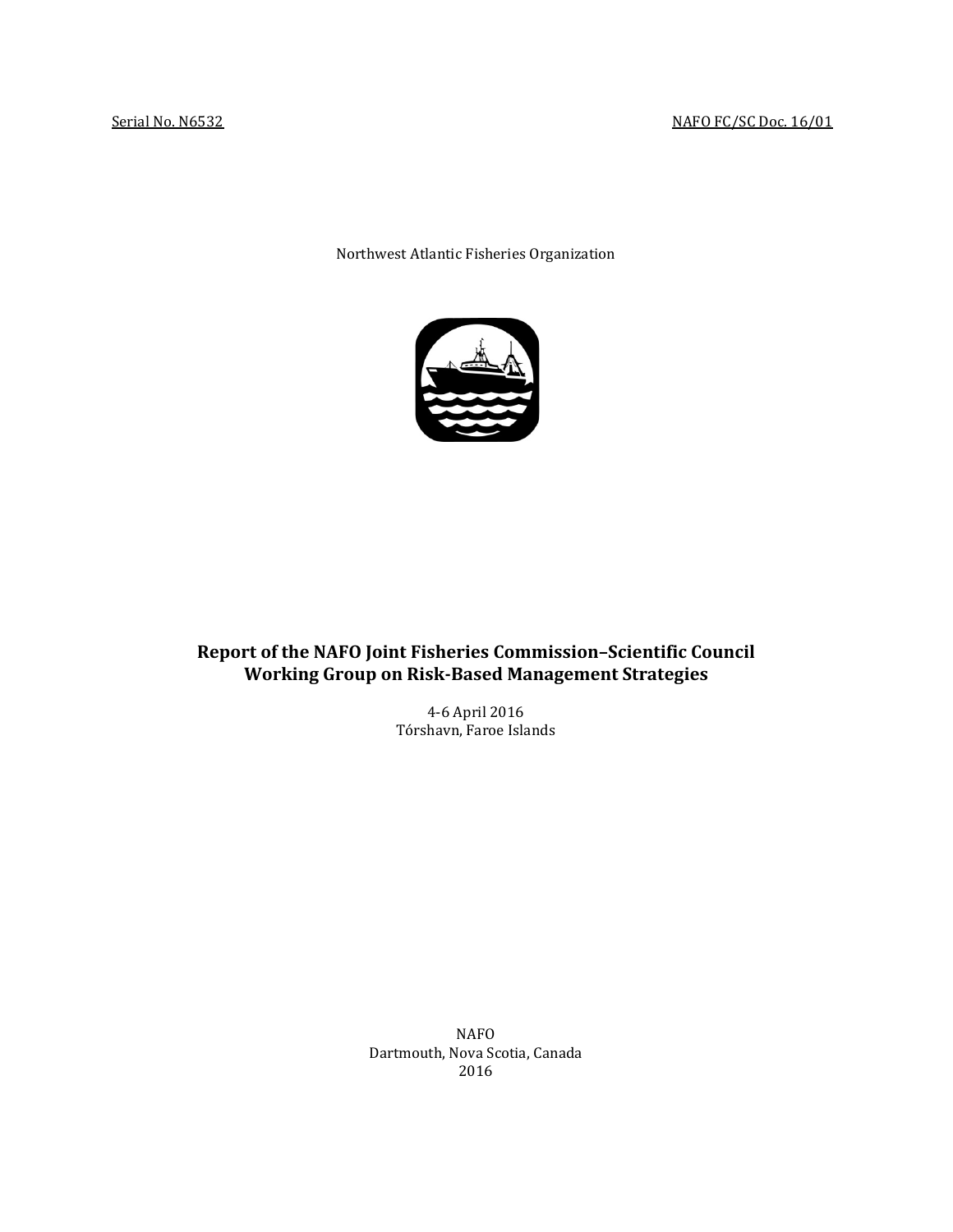# Report of the NAFO Joint Fisheries Commission-Scientific Council **The Marine Commission Science Commission Science Co.**<br>Working Group on Risk-Based Management Strategies

4-6 April 2016 Tórshavn, Faroes

| 1. |                                                                                          | 2              |
|----|------------------------------------------------------------------------------------------|----------------|
| 2. |                                                                                          | $\overline{c}$ |
| 3. |                                                                                          | $\overline{2}$ |
| 4. |                                                                                          | $\overline{2}$ |
| 5. | Discussion on Management Strategies for priority stocks: 2+3KLMNO Greenland halibut, 3LN | 3              |
| 6. | Recommendations to forward to the Fisheries Commission and Scientific Council            | 3              |
| 7. |                                                                                          | 4              |
|    |                                                                                          | $\overline{4}$ |
| 8. |                                                                                          | 4              |
| 9. |                                                                                          | 4              |
|    |                                                                                          | 6              |
|    |                                                                                          | 8              |
|    |                                                                                          | 9              |
|    |                                                                                          | 11             |
|    |                                                                                          | 12             |
|    | Annex 6. 3LN Redfish Conservation Plan and Harvest Control Rule - Supplementary Guidance | 15             |
|    |                                                                                          |                |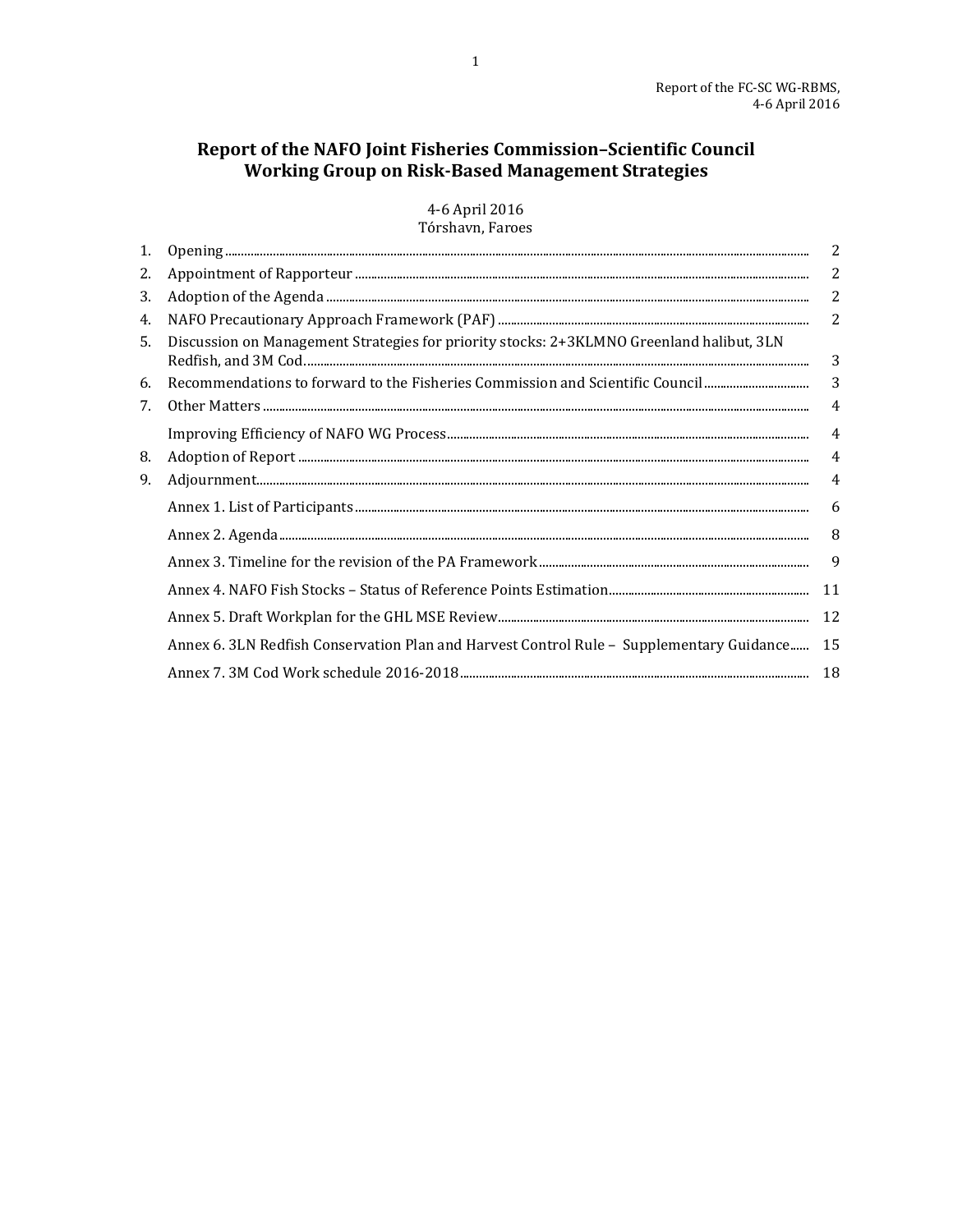# **Report of the NAFO Joint Fisheries Commission–Scientific Council Working Group on Risk-Based Management Strategies**

4-6 April 2016 Tórshavn, Faroe Islands

### <span id="page-2-0"></span>**1. Opening**

The Working Group (WG) Chair, Carsten Hvingel (Norway) opened the meeting at 10:00 hrs on Monday, 4 April 2016 at the Hotel Hafnia in Tórshavn, Faroe Islands. He offered apologies on behalf of the co-Chair, Kevin Anderson (Canada), who was unable to attend the meeting. Representatives from Canada, Denmark (in respect of the Faroe Islands and Greenland) (DFG), European Union, Japan, Norway, and USA were in attendance (Annex 1). Staff of the European Commission participated via Skype due to the closure of Brussels airport.

Elin Mortensen (Head of the DFG delegation to NAFO Fisheries Commission) welcomed the participants to her home city. Tom Blasdale, the newly appointed Scientific Council Coordinator at the NAFO Secretariat, was introduced by the presiding Chair.

### <span id="page-2-1"></span>**2. Appointment of Rapporteur**

The Fisheries Commission (FC) and Scientific Council (SC) Coordinators of the NAFO Secretariat were appointed as co-Rapporteurs.

#### <span id="page-2-2"></span>**3. Adoption of the Agenda**

The WG Chair reviewed the provisional agenda that was previously circulated. He explained the expectations and deliverables of this meeting, specifically on agenda item 4 on NAFO Precautionary Approach Framework and agenda item 5 on Management Strategies for priority stocks.

Under "Other Matters", the WG Chair proposed an item discussing the NAFO WG on Improving Efficiency of WG Process which was adopted at 2015 NAFO Annual Meeting. The provisional agenda was adopted with this addition (Annex 2).

### <span id="page-2-3"></span>**4. NAFO Precautionary Approach Framework (PAF)**

The revision of the NAFO Precautionary Approach (PA) Framework (adopted in 2004) draws on the identification of the FC of the scope and priorities (FC Doc 15/19). In line with the 2015 recommendation of this WG, SC established the Precautionary Approach Framework Working Group (WG-PAF) to explore the revision.

The SC Chair reported on the progress of the WG-PAF. It had two WebEx meetings in March 2016. At these meetings, the WG-PAF:

- 1. reviewed existing PA,
- 2. reviewed Terms of Reference developed by FC (FC Doc 15/19),
- 3. discussed the classification of stocks managed by NAFO,
- 4. reviewed the PA performance in NAFO and ICES, and
- 5. discussed the role of Ecosystem Approach (EA) and the need to include the SC WG-Ecosystem Science and Assessment.

The WG recognized that the ongoing work to review the NAFO PA may take longer than the timeline expected for ongoing Management Strategy Evaluation (MSE) initiatives. The WG recommended to WG-PAF that the latter should give priority to review elements of the PA that are essential to advance the work of these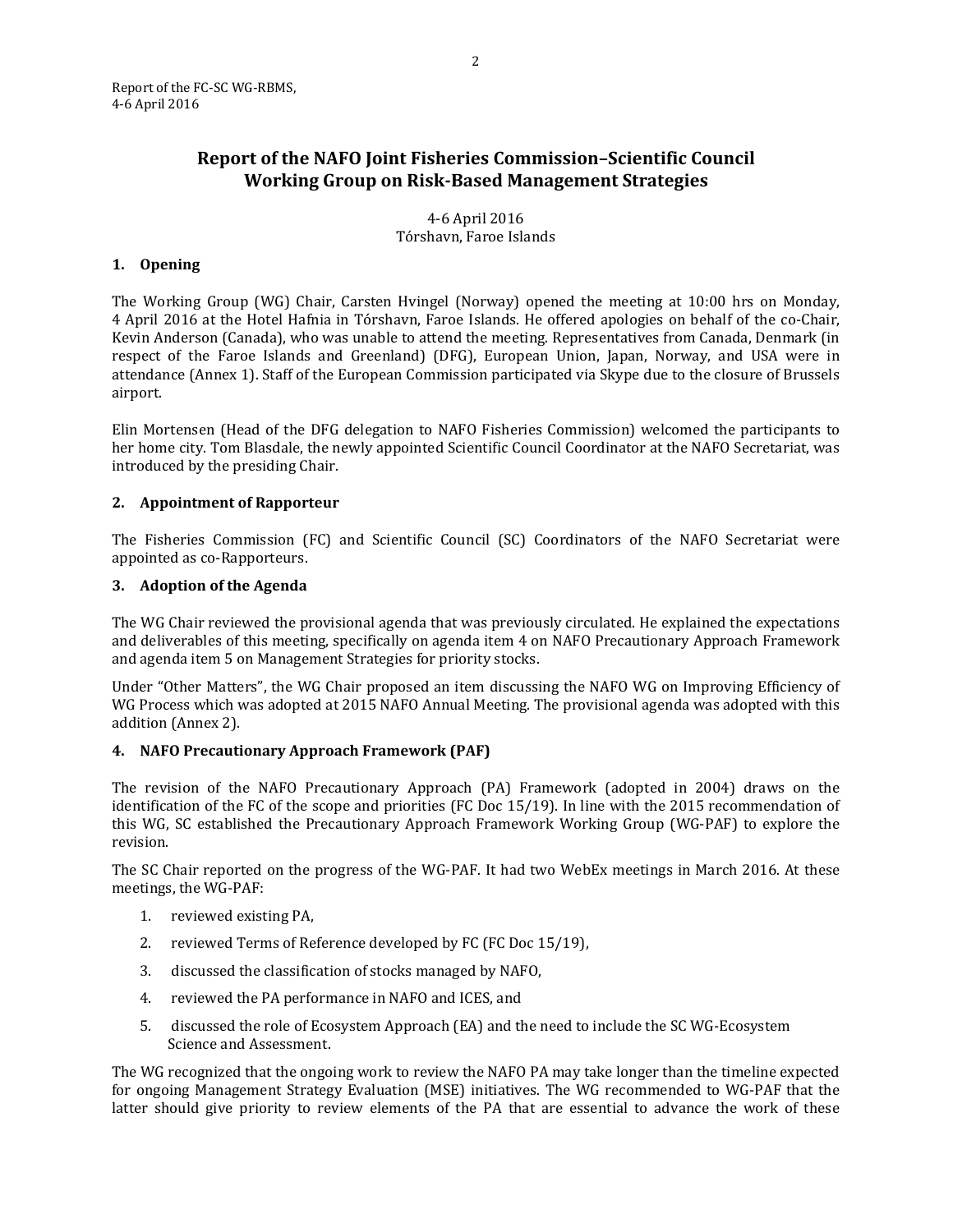initiatives. It was also recommended that the WG-PAF complete a comparison of the NAFO, ICES and NAFO Coastal State PA frameworks to identify common elements and key differences.

In consideration of the above, a timeline for the WG-PAF was developed (Annex 3).

Regarding the development of precautionary reference points for all fish stocks in the NAFO Convention Area, a progress report was presented by SC (Annex 4).

### <span id="page-3-0"></span>**5. Discussion on Management Strategies for priority stocks: 2+3KLMNO Greenland halibut, 3LN Redfish, and 3M Cod.**

## **a) 2+3KLMNO GHL**

The WG noted the following constraints to complete the MSE review within the established timeframe (2017): a) timely availability of catch data (total and catch at age); b) capacity and expertise to provide Statistical Catch At Age Analysis (SCAA) assessment model, and c) potential revision of the PA Framework.

In the development of the work plan (Annex 5) for a comprehensive review of the MSE of this stock scheduled for completion in 2017, the constraints mentioned above were considered.

Regarding the SCAA assessment model mentioned in Step II of the work plan, the WG noted the possible availability of expertise from Japan and the US that may be helpful in updating an SCAA type model (e.g. Age Structured Assessment Program or ASAP) as an alternative to the SCAA reviewed in the previous MSE. Following the June meeting of the Scientific Council, the Working group agreed that further WebEx discussion of the workplan would be required to possibly refine timelines for Step II and Step III and develop timelines for Steps IV to VI.

The WG was made aware that there are issues with some of the sampling data required to complete the assessment in June. Recognizing the possibility that the stock assessment may not occur as scheduled, the WG asked the SC Chair to discuss possible options within the Scientific Council to advance the assessment intersessionally to enable completion by the 2017 target.

The WG agreed to a more detailed discussion of Step III at its next intersessional meeting.

### **b) 3LN Redfish**

The conservation plan for this stock has been under implementation since 2015. It was recognized that the stock would continue to be monitored and if it did not perform as expected, additional measures may be required. To this end, supplementary guidance was recommended for adoption by FC (Annex 6).

### **c) 3M Cod**

The WG developed a detailed work plan for full benchmark assessment of this stock (Annex 7).

It was noted that the work plan was developed in alignment with the 2015 FC Report which states "*the results of the benchmark review will be considered in setting the TAC for 2018 in light of the new stock assessment in 2017*". It was also noted that the work plan was designed to interrelate the different processes affecting management of this stock: the MSE, the FC Request to SC to organize a full benchmark assessment and to revise the Flim value, and the PA Framework revision which is currently under discussion.

The WG encouraged all CPs to contribute to the benchmark assessment with all the national data at their disposal before the end of 2016.

### <span id="page-3-1"></span>**6. Recommendations to forward to the Fisheries Commission and Scientific Council**

The Working Group **recommends** that:

### **On the Precautionary Approach (PA) Framework:**

**1. Scientific Council, through its WG-PAF, adopt the timeline for the revision of the NAFO PA framework as outlined in Annex 3.**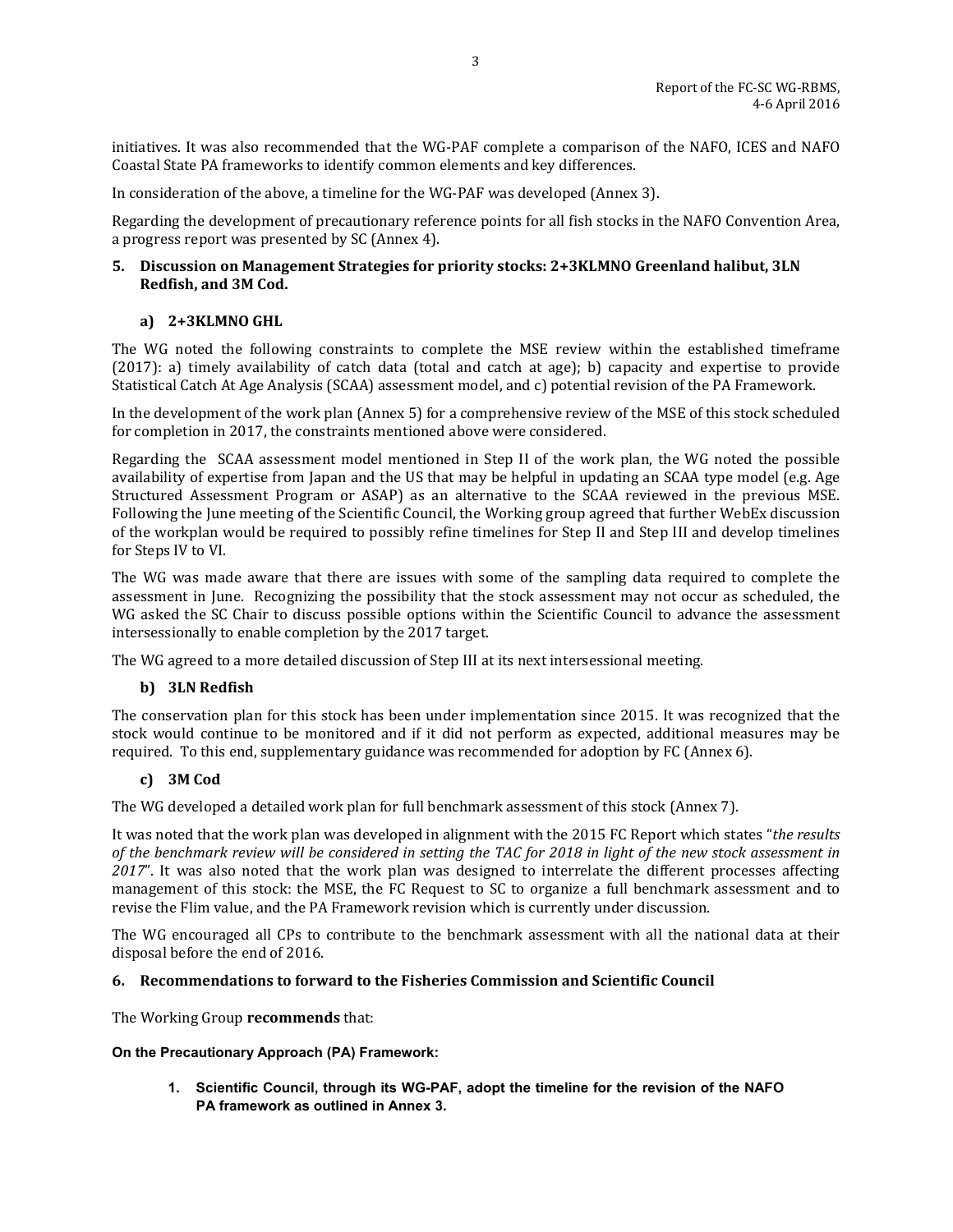### **On 2+3KMNO Greenland Halibut:**

## **2. Fisheries Commission and Scientific Council adopt the MSE work plan as outlined in Annex 5.**

The Working Group noted the following constraints and/or considerations to complete the MSE review within the established time frame: a) timely availability of catch data (total and catch-at-age); b) capacity/expertise to provide SCAA assessment models; and c) potential revision of the PAF.

**For points a) and b):**

- **3. Scientific Council use 2015 catch estimate developed by the Catch Data Advisory Group (CDAG) of the FC-SC WG on Catch Reporting in MSE review/formulation.**
- **4. Scientific Council consider how to incorporate the uncertainty associated with the 2011- 2014 catch into the MSE review/formulation.**
- **5. Contracting Parties and/or Scientific Council seek out expertise to facilitate integration of an SCAA-type model into the MSE review/formulation. This should be done, if possible, before June 2016 to allow timely progress.**

### **On 3LN Redfish:**

**6. Fisheries Commission adopt supplementary guidance to the 3LN Redfish conservation plan and Harvest Control Rule (HCR) as presented in Annex 6. It is further recommended that the HCR (Annex 6.1) be incorporated into the NAFO Conservation and Enforcement Measures.**

#### **On 3M Cod:**

**7. Fisheries Commission and Scientific Council adopt the timeline for the 3M Cod Benchmark Assessment and MSE, as outlined in Annex 7.**

### <span id="page-4-0"></span>**7. Other Matters**

### <span id="page-4-1"></span>**Improving Efficiency of NAFO WG Process**

The WG noted that there were several working groups in FC and SC created in the past few years. Three of them are joint FC-SC WGs. Determination of meeting dates for the WGs has proven to be a challenge for all concerned. Some meetings for instance have to occur at particular time of the year relative to the SC June Meeting and the NAFO September Meeting. The WG also acknowledged that an *ad hoc* WG was created with a mandate of identifying ways of improving efficiency of the WG processes.

For more efficiency, it was realized that more coordination among the WGs is needed in scheduling meetings. Some meetings might not have to be face-to-face, depending on the agenda. In this case, available technology, such as document sharing and video tele-conferencing software should be utilized to a fuller extent. The WG can always work intermittently via SharePoint and when a meeting is necessary, it could easily be decided to have a meeting via WebEx. Correspondence among members can be continuous through the document sharing site and its discussion forum feature, which could be enhanced by means of automatic e-mail notification of uploads or comments.

### <span id="page-4-2"></span>**8. Adoption of Report**

This report will be adopted by correspondence after the adjournment.

### <span id="page-4-3"></span>**9. Adjournment**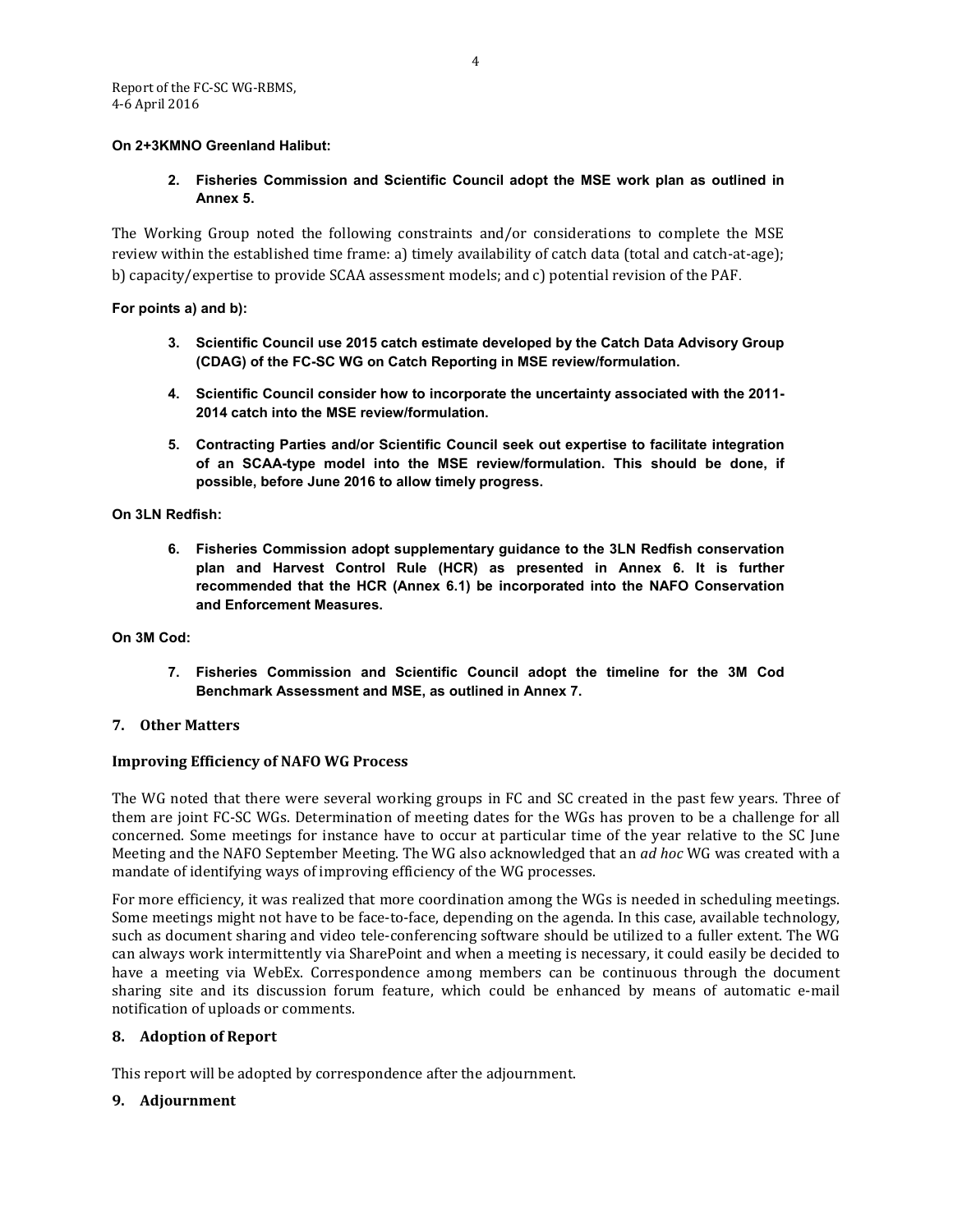The meeting was adjourned at 15:30 hrs on 6 April. The WG thanked DFG for the hospitality and for providing a well-equipped meeting venue. The participants thanked the presiding Chair for his leadership.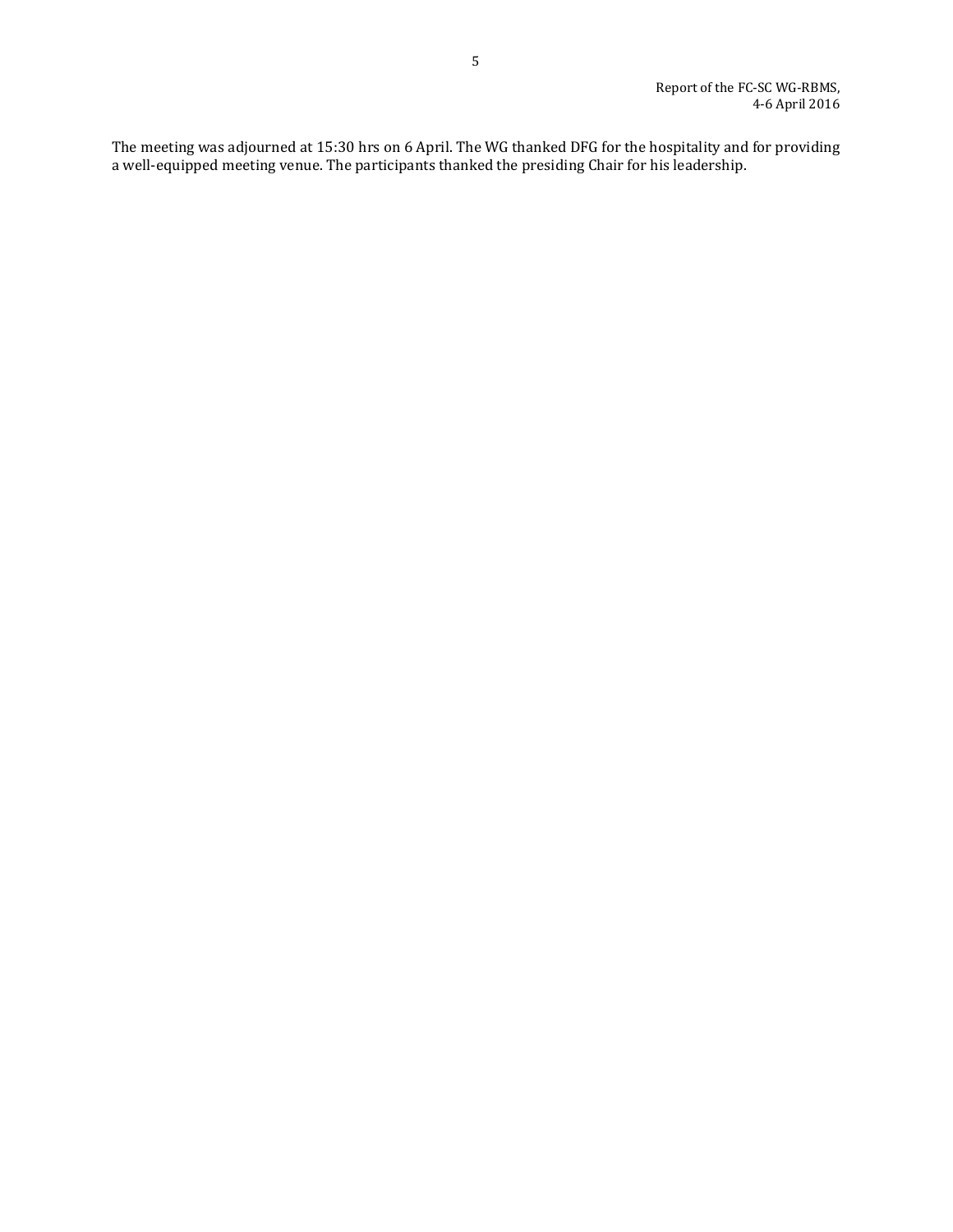<span id="page-6-0"></span>Report of the FC-SC WG-RBMS, 4-6 April 2016

# **Annex 1. List of Participants**

### **CHAIR**

Hvingel, Carsten. Institute of Marine Research, Head of Research Group, PO Box 1870 Nordnes, 5817 Bergen, Norway

Tel: +47 95 98 05 65 – Email[: carsten.hvingel@imr.no](mailto:carsten.hvingel@imr.no)

#### **SC CHAIR**

Sosebee, Katherine. Science Advisor, Northeast Fisheries Science Center, National Marine Fisheries Service, 166 Water St., Woods Hole, MA 02543-1026, USA Tel: +1 508 495 2372 – Email[: katherine.sosebee@noaa.gov](mailto:katherine.sosebee@noaa.gov)

### **CANADA**

Fagan, Robert. Senior Analyst, Fisheries & Oceans Canada, International Programs & Corporate Services, Northwest Atlantic Fisheries Centre, 80 East White Hills Rd., PO Box 5667, St. John's, NL, A1C 5X1 Tel: +1 709 772 2920 – Email[: robert.fagan@dfo-mpo.gc.ca](mailto:robert.fagan@dfo-mpo.gc.ca)

Gilchrist, Brett. Senior International Fisheries Officer, International Fisheries Management and Bilateral Relation, Fisheries and Oceans Canada, 200 Kent St., Ottawa, ON K1A 0E6 Tel: +1 613 991 0218 – Email[: brett.gilchrist@dfo-mpo.gc.ca](mailto:brett.gilchrist@dfo-mpo.gc.ca)

- Power, Don. Science Br., Fisheries and Oceans Canada, PO Box 5667, St. John's, NL. A1C 5X1 Tel: +1 709-772-4935 – Email: [don.power@dfo-mpo.gc.ca](mailto:don.power@dfo-mpo.gc.ca)
- Walsh, Ray. Regional Manager, Fisheries Management, Fisheries and Oceans Canada, PO Box 5667, St. John's, NL A1C 5X1

Tel: +1 709 772 4472 – Email[: ray.walsh@dfo-mpo.gc.ca](mailto:ray.walsh@dfo-mpo.gc.ca)

#### **DENMARK (IN RESPECT OF FAROE ISLANDS + GREENLAND)**

Atlason Ísheim, Bárður. Intern, Ministry of Foreign Affairs and Trade, Tinganes, FO-100 Torshavn, Faroe Islands

- Ehlers, Esben. Head of Section, Ministry for Fisheries, Hunting and Agriculture, Imaneq 1A 701, Postbox 269, 3900 Nuuk, Greenland Tel: +299 34 53 14 – Email: [eseh@nanoq.gl](mailto:eseh@nanoq.gl)
- í Horni, Hanna. Head of Unit, Ministry of Foreign Affairs and Trade, Tinganes, FO-100 Tórshavn, Faroe Islands Tel: + 298 556 104 – Email: [hanna@uvmr.fo](mailto:hanna@uvmr.fo)
- Mortensen, Elin. Head of Unit, Oceans and EU Affairs, Ministry of Foreign Affairs and Trade, Tinganes, FO-100 Tórshavn, Faroe Islands
	- Tel: + 298 556 142– Email: ElinM@uvmr.fo
- Reinert, Jákup. Faroe Marine Research Institute, FO-100 Tórshavn, Faroe Islands Tel: (+298) 213 092 – E-mail[: jakupr@hav.fo](mailto:jakupr@hav.fo)
- Ridao Cruz, Luis. Faroe Marine Research Institute, FO-100 Tórshavn, Faroe Islands Tel: (+298) 353 900 – E-mail[: luisr@hav.fo](mailto:luisr@hav.fo)
- Svarrer Wang, Ulla. Special Adviser, Ministry of Fisheries, Postbox 347, FO-110 Torshavn, Faroe Islands Tel: (+298) 553 242 - Email: [ulla.svarrer.wang@fisk.fo](mailto:ulla.svarrer.wang@fisk.fo)

#### **EUROPEAN UNION (EU)**

Alpoim, Ricardo. Instituto Portugues do Mar e da Atmosfera, Rua Alfredo Magalhães Ramalho, nº6, 1495-006 Lisboa, Portugal

Tel: +351 213 02 70 00 – Email[: ralpoim@ipma.pt](mailto:ralpoim@ipma.pt)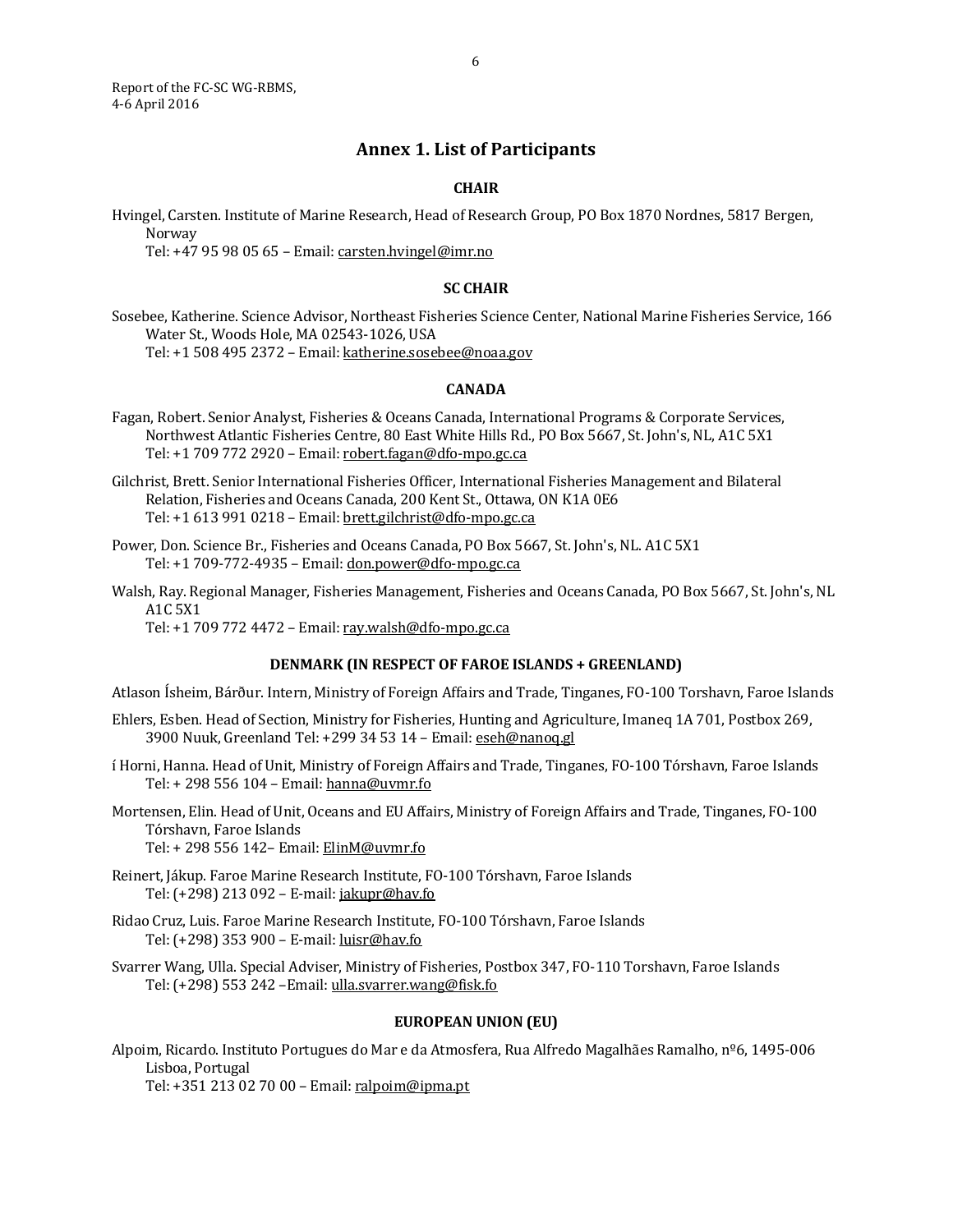Carmona Yebra, Manuel (via Skype). International Affairs, Law of the Sea and Regional Fisheries Organizations, European Commission, Directorate General for Fisheries and Maritime Affairs (DG MARE.B.1), Rue Joseph II, 99, 1000 Brussels, Belgium

Email[: Manuel.CARMONA-YEBRA@ec.europa.eu](mailto:Manuel.CARMONA-YEBRA@ec.europa.eu)

- González-Troncoso, Diana. Instituto Español de Oceanografía (IEO), Aptdo 1552, E-36280 Vigo, Spain Tel: +34 986 49 21 11 – Email: [diana.gonzalez@vi.ieo.es](mailto:diana.gonzalez@vi.ieo.es)
- González-Costas, Fernando. Instituto Español de Oceanografía (IEO), Aptdo 1552, E-36280 Vigo, Spain Tel: +34 986 49 22 39 – Email: [fernando.gonzalez@vi.ieo.es](mailto:fernando.gonzalez@vi.ieo.es)
- Mancebo Robledo, Carmen Margarita. Jefa de Area de Relaciones Pesqueras Internacionales, Ministerio de Agricultura,Alimentacion y Medio Ambiente, S. G. de Acuerdos y Organizaciones Regionales de Pesca, Direccion General de Recursos Pesueros y Acuicultura, Secretaria General de PESCA, C/Velázquez, 144, 28006 Madrid, Spain

Tel: +34 91 347 61 29– E-mail: [cmancebo@magrama.es](mailto:cmancebo@magrama.es)

- Rodríguez Alfaro, Sebastián (via Skype). International Affairs, Law of the Sea and Regional Fisheries Organizations, European Commission, Directorate General for Fisheries and Maritime Affairs (DG MARE.B.3), Rue Joseph II, 99, 1000 Brussels, Belgium Email: [Sebastian.RODRIGUEZ-ALFARO@ec.europa.eu](mailto:Sebastian.RODRIGUEZ-ALFARO@ec.europa.eu)
- Schuller, Herbert (via Skype). Directorate General for Fisheries and Maritime Affairs Rue Joseph II, 99, 1049 Brussels, Belgium Tel: +32 2 229 53892 – Email[: herbert.schuller@ec.europa.eu](mailto:herbert.schuller@ec.europa.eu)
- Tuvi, Aare. Counsellor, Fishery Department, Ministry of the Environment, Ravala 8, 10143 Tallinn, Estonia Tel: + (372) 6604 544 – Email[: aare.tuvi@envir.ee](mailto:aare.tuvi@envir.ee)
- Vigneau, Joel. IFREMER, Avenue du General de Gaulle, 14520 Port en Bessin, France Tel: +33 231515600 – Email[: jvigneau@ifremer.fr](mailto:jvigneau@ifremer.fr)

### **JAPAN**

Nishida, Tom (Tsutomu). Associate Scientist, National Research Institute of Far Seas Fisheries, Fisheries Research Agency, 5-7-1, Orido, Shimizu-Ward, Shizuoka-City, Shizuoka, Japan 424-8633 Tel : +81 54 336 6052 – Email : [aco20320@par.odn.ne.jp](file://File01/Word/Meeting%20Preparations/2016/2016%20WG-RBMS/2nd%20Draft/aco20320@par.odn.ne.jp)

#### **NAFO SECRETARIAT**

2 Morris Dr., Suite 100, Dartmouth, Nova Scotia – Tel: +1 (902) 468-5590 Blasdale, Tom, Scientific Council Coordinator the state of the solar thas the state of the Federizon Cordinato<br>Tederizon, Ricardo, Senior Fisheries Commission Coordinator rfederizon@nafo.int Federizon, Ricardo, Senior Fisheries Commission Coordinator rfederizon@nafo.<br>Lefort, Lisa, Executive Assistant to the Executive Secretary llefort@nafo.int Lefort, Lisa, Executive Assistant to the Executive Secretary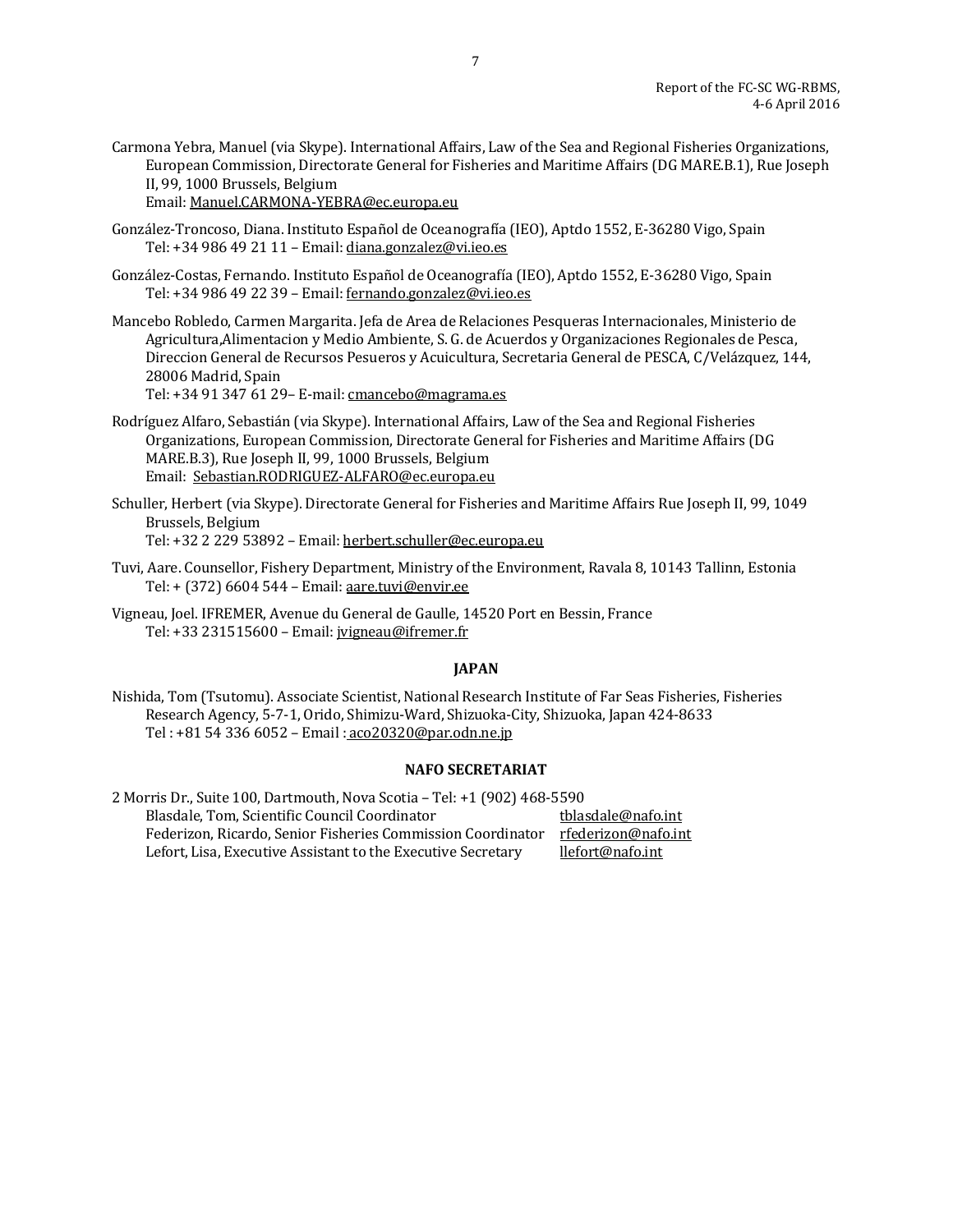# **Annex 2. Agenda**

- <span id="page-8-0"></span>1. Opening
- 2. Appointment of Rapporteur
- 3. Adoption of Agenda
- 4. NAFO Precautionary Approach Framework (PAF)
- 5. Discussion of Management Strategies for priority stocks: 2+ 3KLMNO Greenland halibut, 3LN redfish, and 3M cod
- 6. Recommendations to forward to the Fisheries Commission and Scientific Council
- 7. Other matters
- 8. Adoption of Report
- 9. Adjournment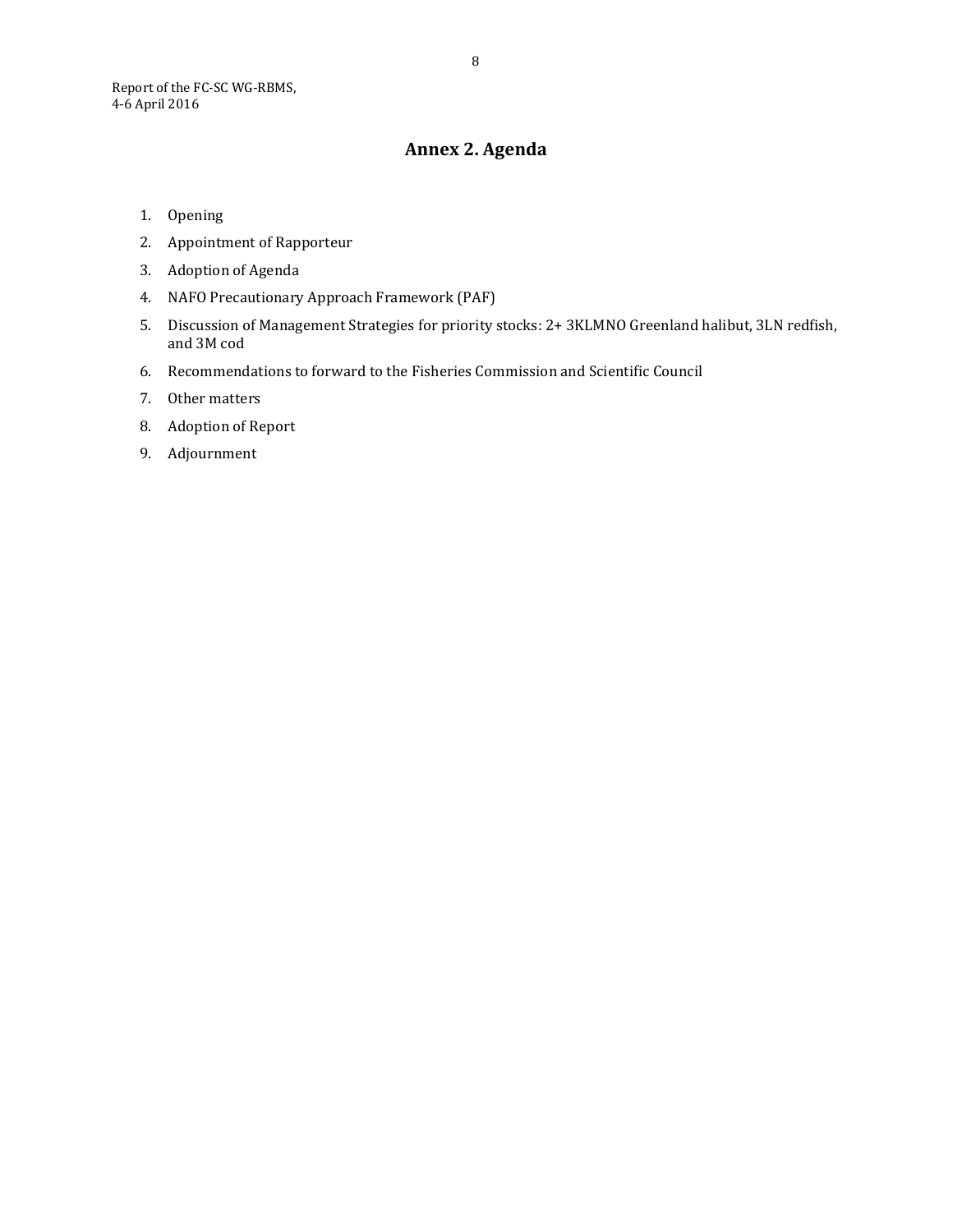# **Annex 3. Timeline for the revision of the PA Framework**

(FC-SC RBMS-WP 16/03 (Rev. 3))

<span id="page-9-0"></span>*Noting that the RBMS Working Group determined that the current application of the PA is not aligned with the PA;*

*Noting that the FC developed the following terms of reference:*

- 1. To clarify the following elements:
	- a. To confirm/review the NAFO PA reference points definition in page 3 of FC Doc. 04/18.
	- b. To confirm/review the NAFO Management strategies and courses of action, including risk levels, on page 3 of FC Doc. 04/18
	- c. Distinction between MSY and limit/target related reference points.
	- d. Analysis in support of the development of other reference points (e.g. targets, buffers).
	- e. To review the methods for the calculation and interpretation of risk and the quantification and qualification of uncertainties related to them.
	- f. For stocks where risk analyses are not possible, provide options on how to establish buffer reference points on a stock by stock basis.
	- g. Determine the conditions for when/if reference points should change and / or be reevaluated.
- 2. Consider how a revised PA can fit within an Ecosystem Approach.
- 3. In reviewing the NAFO PAF the WG will also take into consideration other Precautionary Approach Frameworks with a focus in the North Atlantic.

*Noting that the FC recommended that the SC convene a technical Working Group to address these ToRs*

**The WG suggests the following timeline to address each ToR:**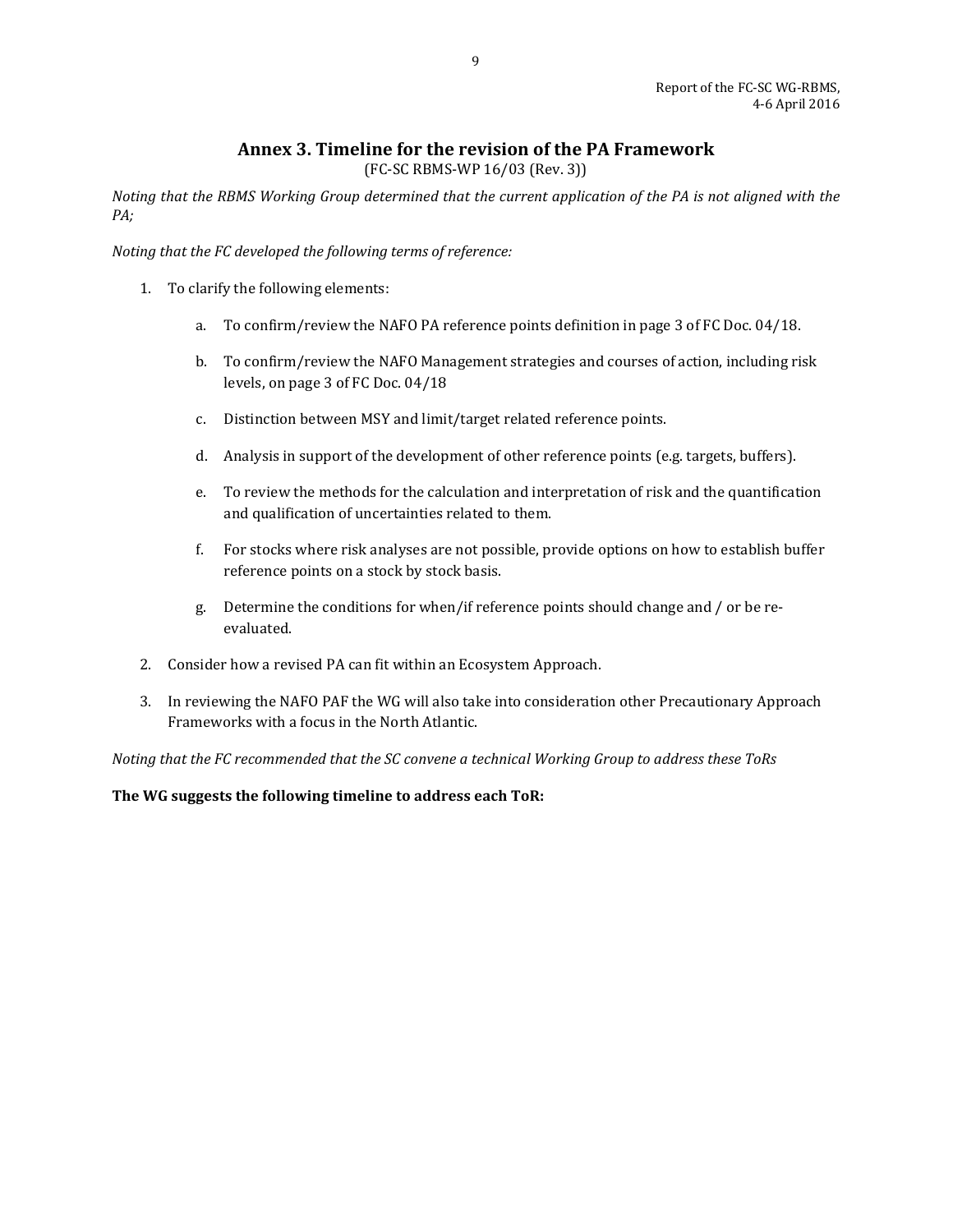| <b>Timeline for PA Revision</b>                                                                         | 16/M | A | М |  | Α | S | O | N | D | $17/$ J | -F. | M | A | М |  |
|---------------------------------------------------------------------------------------------------------|------|---|---|--|---|---|---|---|---|---------|-----|---|---|---|--|
| <b>ToR 3.</b>                                                                                           |      |   |   |  |   |   |   |   |   |         |     |   |   |   |  |
| Discuss NAFO PA Successes and failures (done in March 2016)                                             |      |   |   |  |   |   |   |   |   |         |     |   |   |   |  |
| Members work on summarizing the PA framework as used in other RFMOs and national plans (April-May 2016) |      |   |   |  |   |   |   |   |   |         |     |   |   |   |  |
| Results to be reviewed at the June 2016 SC Meeting.                                                     |      |   |   |  |   |   |   |   |   |         |     |   |   |   |  |
| ToR 1a. and 1c. (These tasks are related and should be completed together).                             |      |   |   |  |   |   |   |   |   |         |     |   |   |   |  |
| Review existing PA framework. (started in March 2016)                                                   |      |   |   |  |   |   |   |   |   |         |     |   |   |   |  |
| June-September - Work on these ToRs.                                                                    |      |   |   |  |   |   |   |   |   |         |     |   |   |   |  |
| Present work to the joint meeting (September 2016)                                                      |      |   |   |  |   |   |   |   |   |         |     |   |   |   |  |
| <b>ToR 1f.</b>                                                                                          |      |   |   |  |   |   |   |   |   |         |     |   |   |   |  |
| Discuss spreadsheetstock status (March 2016 and April 2016                                              |      |   |   |  |   |   |   |   |   |         |     |   |   |   |  |
| Distribute to DEs to fill in completely (June 2016)                                                     |      |   |   |  |   |   |   |   |   |         |     |   |   |   |  |
| Classify stocks with regards to assessment level (June 2016).                                           |      |   |   |  |   |   |   |   |   |         |     |   |   |   |  |
| ToR 1d. Can only be done after 1f                                                                       |      |   |   |  |   |   |   |   |   |         |     |   |   |   |  |
| ToR 1e                                                                                                  |      |   |   |  |   |   |   |   |   |         |     |   |   |   |  |
| March-May 2016 Members potentially work on ideas for analyses to help with identifying risk levels      |      |   |   |  |   |   |   |   |   |         |     |   |   |   |  |
| Work on analyses for risk levels (June-September 2016)                                                  |      |   |   |  |   |   |   |   |   |         |     |   |   |   |  |
| ToR 1b. Can only be done after 1a, 1c and 1e is finished                                                |      |   |   |  |   |   |   |   |   |         |     |   |   |   |  |
| <b>ToR 2.</b>                                                                                           |      |   |   |  |   |   |   |   |   |         |     |   |   |   |  |
| Discuss with Chairs of WG-ESA working together on fitting the PA into an Ecosystem Approach (June 2016) |      |   |   |  |   |   |   |   |   |         |     |   |   |   |  |
| Work to be done at the November 2016 WG-ESA meeting                                                     |      |   |   |  |   |   |   |   |   |         |     |   |   |   |  |
| Work to Reviewed by SC at the June 2017 meeting                                                         |      |   |   |  |   |   |   |   |   |         |     |   |   |   |  |
| This ToR may need more time after the June 2017 meeting                                                 |      |   |   |  |   |   |   |   |   |         |     |   |   |   |  |
| ToR 1g Along with ToR 2 will be finished after the other ToRs.                                          |      |   |   |  |   |   |   |   |   |         |     |   |   |   |  |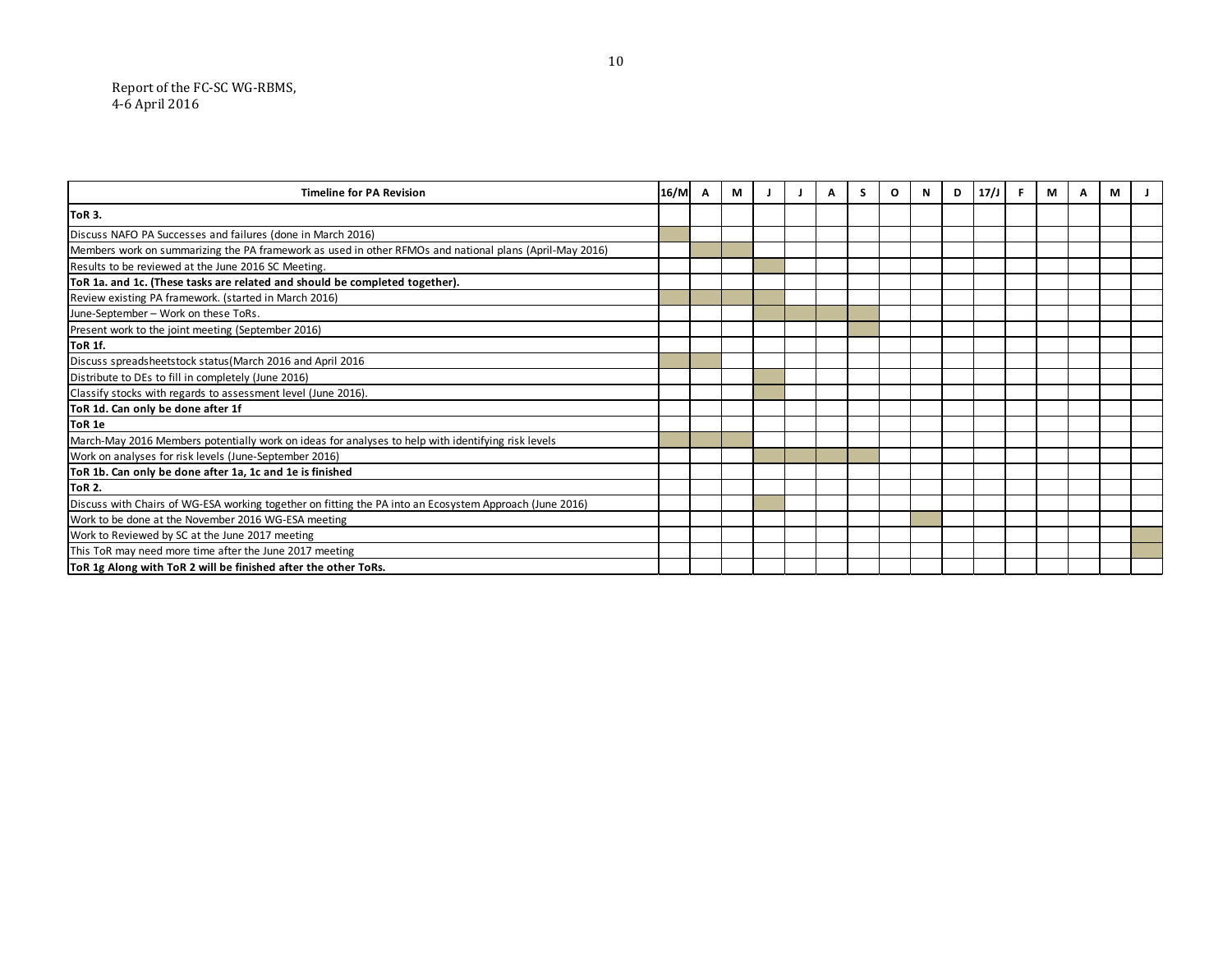<span id="page-11-0"></span>

| Stocks in the Convention area that have been requested for NAFO Scientific Council advice |                         |                                                                                      |                                                     |                                      |                                                         |                        |                       |                                     |
|-------------------------------------------------------------------------------------------|-------------------------|--------------------------------------------------------------------------------------|-----------------------------------------------------|--------------------------------------|---------------------------------------------------------|------------------------|-----------------------|-------------------------------------|
|                                                                                           |                         | fishery dependent data (1) fishery independent data (2)                              | Type of<br>assessment                               | Blim $(3)$                           | Bmsy (3)                                                | $Elim = Fmsy(3)$       | HCR / MSE             | objective for<br>assessment         |
| <b>Advice requested by Coastal States</b>                                                 |                         |                                                                                      |                                                     |                                      |                                                         |                        |                       |                                     |
| SA 0 + 1B-F Greenland halibut CaL, CPUE                                                   |                         | 3 surveys (2 halted)                                                                 |                                                     |                                      | Proxies based on survey                                 |                        |                       |                                     |
| SA 1A inshore Greenland<br>halibut                                                        | CaL, CPUE               | 6 surveys (2 halted)                                                                 |                                                     |                                      |                                                         |                        |                       |                                     |
| SA 0+1 Roundnose grenadier                                                                | Catch only              | 1 survey                                                                             |                                                     |                                      |                                                         |                        |                       |                                     |
| SA 1 Redfish                                                                              | Catch only              | 3 surveys                                                                            |                                                     |                                      |                                                         |                        |                       |                                     |
| SA 0+1 Shrimp                                                                             | Catch, CPUE             | 1 survey                                                                             |                                                     |                                      |                                                         |                        |                       |                                     |
| SA 1 Wolffish                                                                             |                         | 2 surveys                                                                            |                                                     |                                      |                                                         |                        |                       |                                     |
| SA 1 American plaice                                                                      |                         | 2 surveys                                                                            |                                                     |                                      |                                                         |                        |                       |                                     |
| Advice requested by Fisheries Commission                                                  |                         |                                                                                      |                                                     |                                      |                                                         |                        |                       |                                     |
| 3M Cod (4)                                                                                | CaL, CaA                | 2 surveys (not overlapping in<br>time, stock area coverage ok)<br>+1 survey not used | XSA in a Bayesian<br>framework                      | Blim (2008)                          |                                                         | Flim=F30%SPR<br>(2014) | Under<br>devel opment | Age-based<br>assessment (as<br>now) |
| 3M Redfish                                                                                | CaL                     | 1 survey                                                                             | Age based<br>assessment                             |                                      | Not accepted (planned June 2017)                        |                        |                       |                                     |
| 3M American plaice                                                                        | CaL                     | 1 survey                                                                             | Not a quantitative<br>assessment                    |                                      | Planned June 2017                                       |                        |                       |                                     |
| 3M Shrimp                                                                                 | No information on Catch | 1 survey                                                                             |                                                     |                                      |                                                         |                        |                       |                                     |
| 3NO Cod                                                                                   | CaL, CaA, CPUE          | 4 surveys (2 halted)                                                                 |                                                     |                                      |                                                         |                        |                       |                                     |
| 3LN Redfish                                                                               | CaL                     | 10 surveys (7 halted)                                                                |                                                     |                                      | MSY Constrained at 21 kt                                | $FC-14-26$             |                       |                                     |
| 3LNO American plaice                                                                      | CaL, CaA                | 5 surveys (1 halted)                                                                 |                                                     |                                      |                                                         |                        |                       |                                     |
| 3LNO Yellowtail flounder                                                                  | CaL                     | 3 surveys                                                                            |                                                     |                                      |                                                         |                        |                       |                                     |
| 3NO Witch flounder                                                                        | CaL, CPUE               | 3 surveys                                                                            | Developed in 2014<br>based on survey                |                                      |                                                         |                        |                       |                                     |
| 3NO Capelin                                                                               | No information on Catch | 1 survey (halted in 2006)                                                            |                                                     |                                      |                                                         |                        |                       |                                     |
| 30 Redfish                                                                                | CaL, CaA, CPUE          | 4 surveys (2 halted)                                                                 |                                                     |                                      | <b>June 2016</b>                                        |                        |                       |                                     |
| 3LNOPs Thorny skate                                                                       | CaL                     | 4 surveys                                                                            |                                                     | <b>Adopted June</b><br>2015          |                                                         |                        |                       |                                     |
| 3NOPs White hake                                                                          | CaL                     | 3 surveys                                                                            |                                                     |                                      | <b>RP 2015 Not adopted</b>                              |                        |                       |                                     |
| 3LNO Shrimp                                                                               | CaL, CPUE               | 4 surveys                                                                            |                                                     |                                      |                                                         |                        |                       |                                     |
| SA 2+3 Roundnose grenadier                                                                | CaL                     |                                                                                      |                                                     |                                      |                                                         |                        |                       |                                     |
| 2J+3KL Witch flounder                                                                     | CaL                     | 1 survey                                                                             |                                                     | Proxy derived from<br>survey indices |                                                         | June 2015              |                       |                                     |
| SA 2+3 Greenland halibut                                                                  | CaL, CaA, CPUE          | 9 surveys (6 halted)                                                                 | No assessment                                       |                                      | <b>YPR RP available</b>                                 |                        |                       |                                     |
| SA 3+4 Squid                                                                              | Catch only              | 5 surveys (2 halted)                                                                 | TACs based on low<br>vs high<br>productivity levels |                                      | Bmsy not appropriate given life history                 |                        |                       |                                     |
| Scientific Advice from Council on its own Accord                                          |                         |                                                                                      |                                                     |                                      |                                                         |                        |                       |                                     |
| SA 2+3 Roughead grenadier                                                                 | CaL                     | 8 surveys (scattered in time<br>and all halted)                                      | Not a quantitative<br>assessment                    |                                      | Short time series to develop RP                         |                        |                       |                                     |
|                                                                                           |                         |                                                                                      |                                                     |                                      |                                                         |                        |                       |                                     |
| (1) from NAFO SCS Doc. 15/16                                                              |                         | Abreviations used for Fishery dependent data                                         |                                                     | Legend:                              |                                                         |                        |                       |                                     |
| (2) from NAFO SCS Doc. 14/22                                                              |                         | CaL: Catch at Length                                                                 |                                                     | Green: Reference Points Available    |                                                         |                        |                       |                                     |
| (3) from NAFO SCS Doc. 15/12                                                              |                         | CaA: Catch at Age                                                                    |                                                     | Yellow: Reference points in progress |                                                         |                        |                       |                                     |
| (4) validated by the DE during WGRBMS (Faroes, April                                      |                         | CPUE: Catch Per Unit Effort                                                          |                                                     |                                      | Red: No deadline set for definition of Reference Points |                        |                       |                                     |

# **Annex 4. NAFO Fish Stocks – Status of Reference Points Estimation**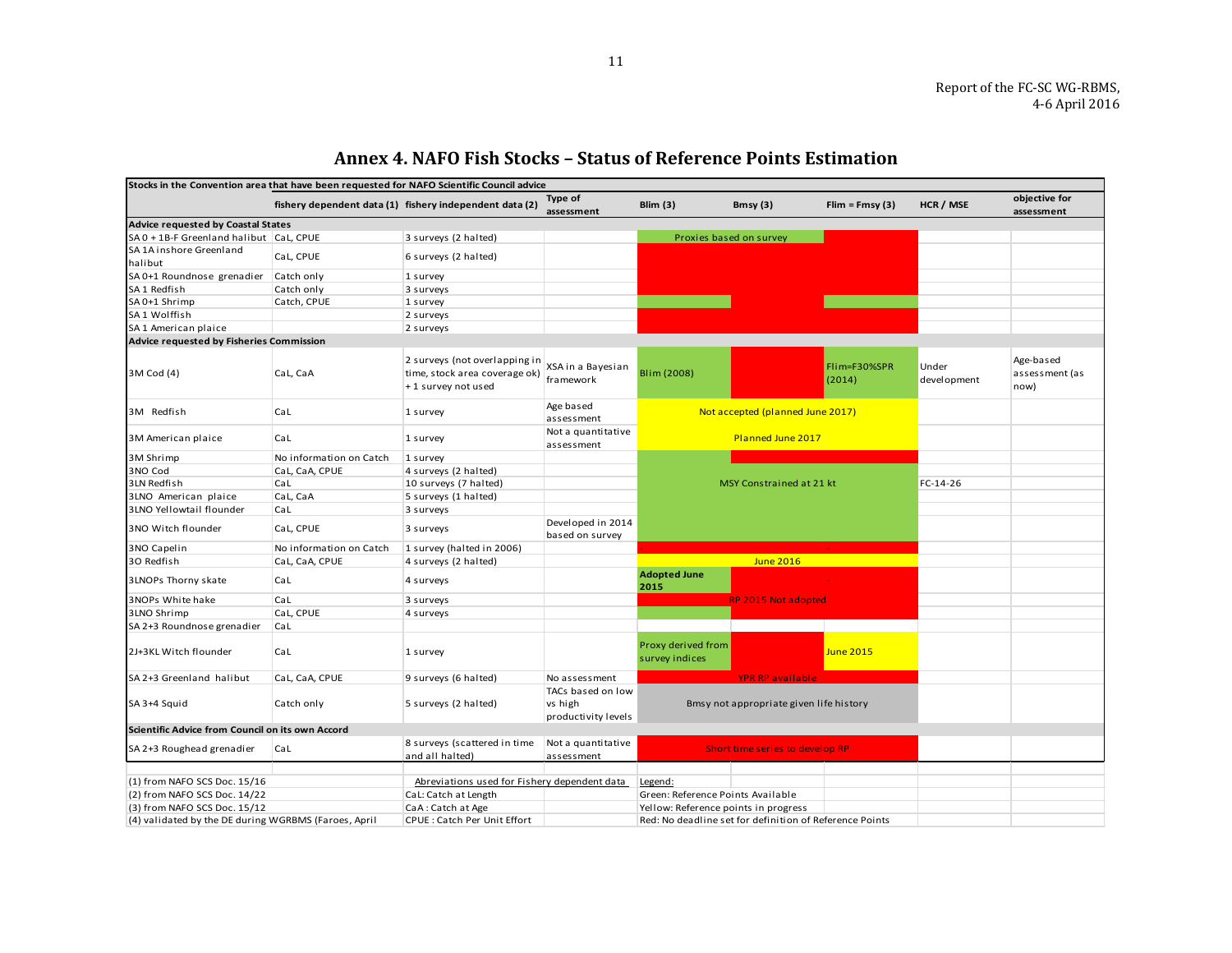# **Annex 5. Draft Workplan for the GHL MSE Review**

(FC-SC RBMS-WP 16/05 Rev. 2)

<span id="page-12-0"></span>At the 2015 NAFO Annual Meeting, the Fisheries Commission instructed the *Joint FC-SC Working Group of Risk Based Management Strategies* to undertake discussions on finalizing an approach and work plan to enable the comprehensive review of the 2+3KLMNO Greenland halibut MSE scheduled for 2017.

Below is an overview of the proposed key steps to be undertaken in completing this review. It should be noted that the steps are not considered prescriptive and there is possible flexibility in their sequencing (i.e. it is not necessary that Step I be completed before work can commence on the subsequent phases).

Where agreed upon, timelines have been identified, though adjustments may be necessary. Timelines for the remaining tasks (Step IV to VI) will require discussion of the FC-SC WG-RBMS to occur after the June 2016 SC meeting.

# **Step I – April 2016**

# **FC-SC WG-RBMS**

- 1. General discussion on MSE process with specific reference to NAFO GHL framework
- 2. Develop Draft Workplan for GHL MSE Review i.e. scope, process & timelines
- 3. Seek an update from SC on specific timelines associated with the review (assessment and MSE)
- 4. Consideration of additional questions and/ or guidance to SC

# **Step II – June 2016**

## **Scientific Council**

- 1. Greenland halibut stock assessment (using both XSA and SCAA[1](#page-12-1) FC Doc 15/17 Revised).
- 2. Feedback on performance of existing management strategy, including identification of possible deficiencies / areas for improvement (i.e. lessons learned)
- 3. Consideration of operating models and input data to be applied in the MSE

# **Step III-FC-SC WG-RBMS during 2016**

- 1. Review / Discussion of elements which were the basis of current MSE (e.g.. management objectives, performance statistics, HCR including constraints, etc.) [see Annexes 5.I and 5.II]
- 2. Development of some candidate HCRs for initial testing

# **Step IV**

# **Scientific Council**

1. Testing of performance of candidate HCRs.

# **Step V**

# **FC-SC WG-RBMS**

- 1. Review results of initial MSE testing
- 2. Consider possible refinements to management objectives, performance statistics, and/ or HCR formulations

### *Steps IV and V – Repeated as necessary to refine HCR*

# **Step VI**

j

# **FC-SC WG-RBMS**

1. Recommendation to FC on Adoption/ Updates to GHL HCR

<span id="page-12-1"></span><sup>1</sup> Possible issues with capacity and/or availability of expertise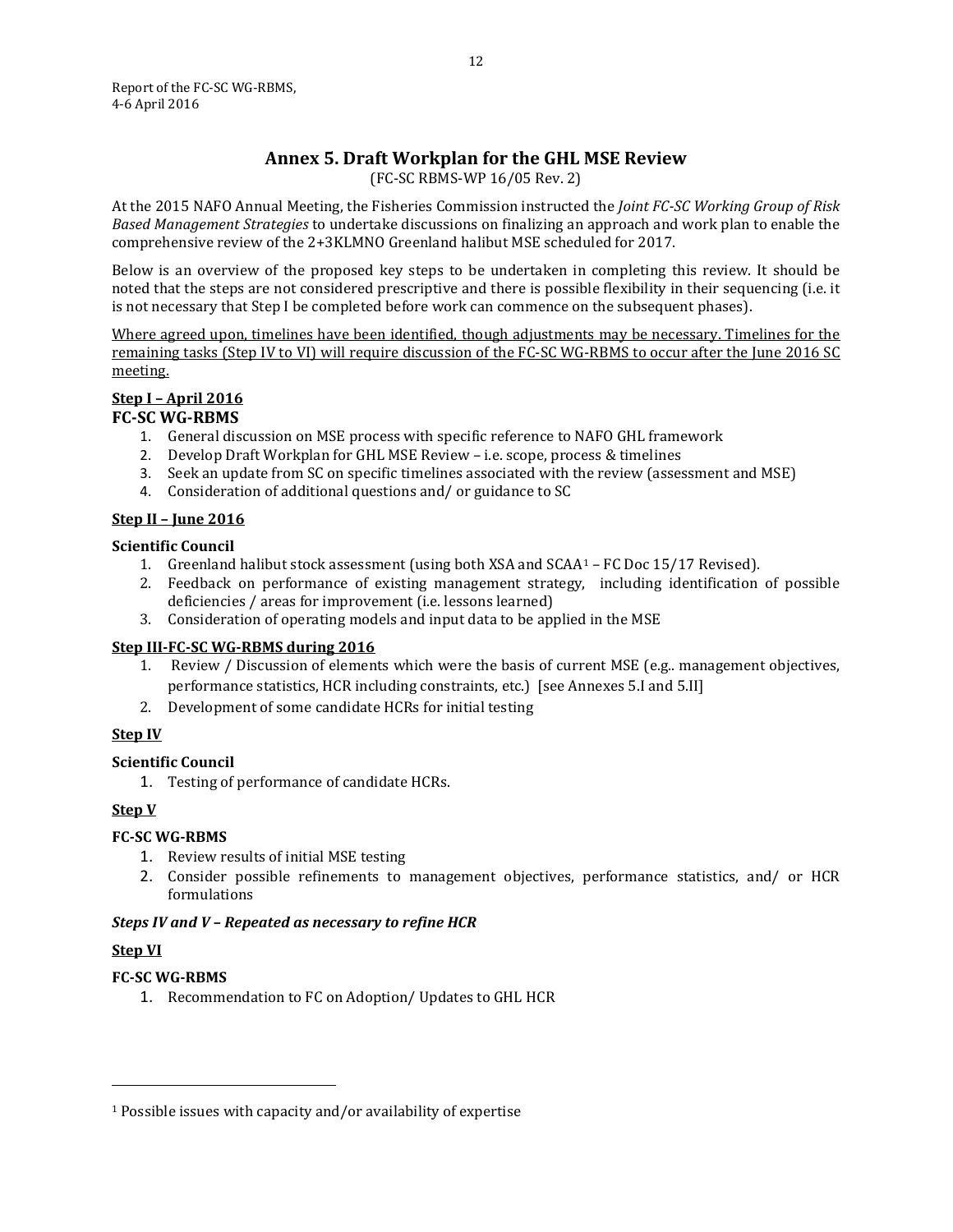### **Annex 5.I – Overview of Key Inputs from Initial GHL MSE formulation**

**Management Objective** – 'An exploitable biomass of 5+ year classes of 140 000 tonnes on average …' [NCEMs Article 10.2]

**Milestone** - Average exploitable biomass for the period 1985-1999 with associated timeline of 2031

### **Performance Statistics**

- 1. The probability of the decline of 25% or more in terms of exploitable biomass from 2011 to 2016 is kept at 10% or lower (with the caveat that should the risk tolerance level of 10% unduly constrain the tuning of the Harvest Control Rule such that a rule cannot be developed to satisfy this or other constraints, then flexibility is provided to consider a risk tolerance level of up to 25%);
- 2. a) The probability of annual TAC variation of greater than 15% be kept at 25% or lower and b) The probability of variation of TAC more than 25% over any period of 3 years should be kept at 25% or lower. If the conditions a) and b) are not met, then an alternate performance target should be considered as follows: c) The TAC should not be below 10 000 t for the period 2011-2015 in any one year with a probability of 25% on a year by year basis;
- 3. The magnitude of the average TAC in the short, medium and long term should be maximized;
- 4. The probability of failure to meet or exceed a milestone within a prescribed period of time should be kept at 25% or lower.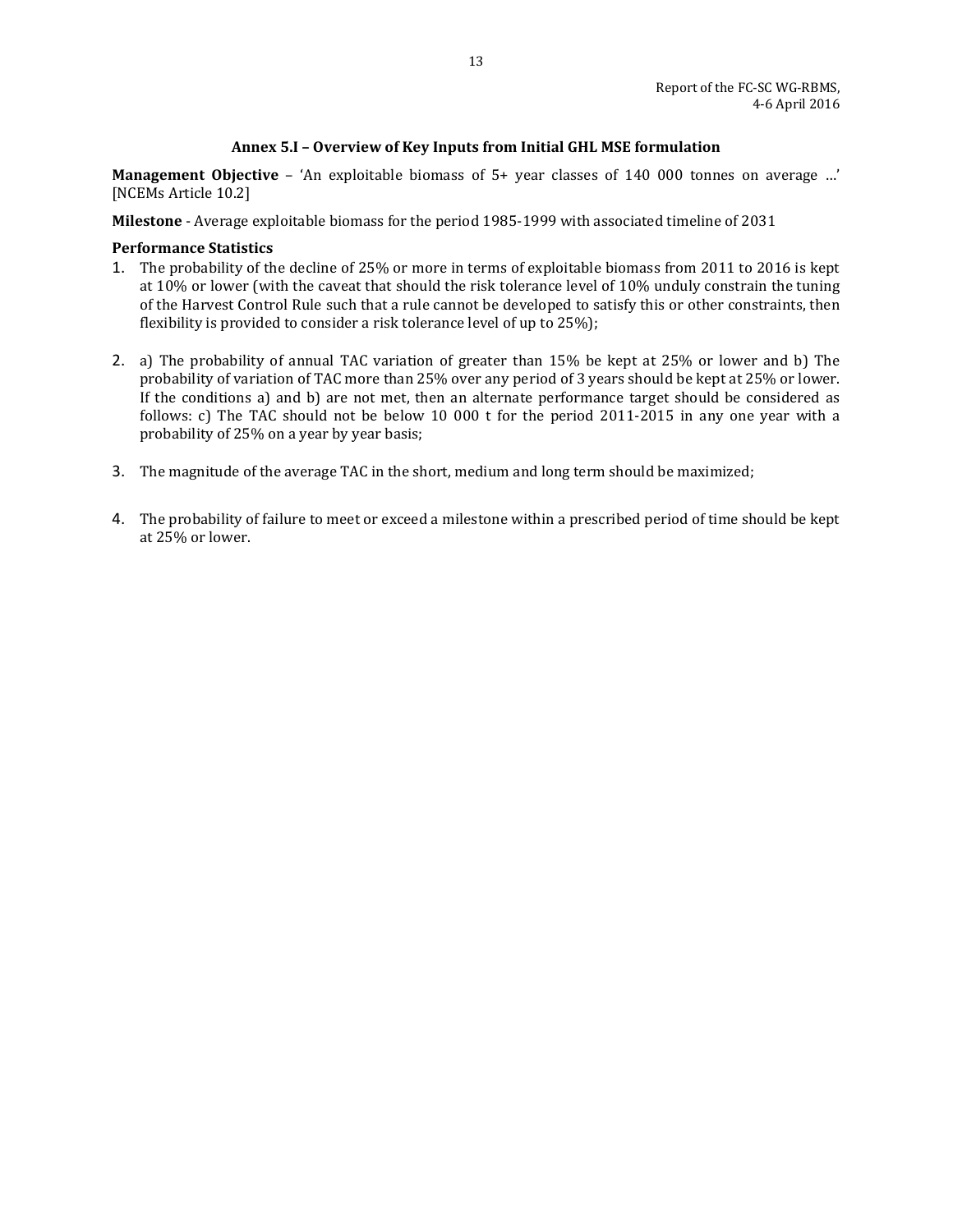Report of the FC-SC WG-RBMS, 4-6 April 2016

## **Annex 5.II – Adopted Harvest Control Rule (2010-17)**

TACy+1 = TACy  $(1 + \lambda x \text{ slope})$ 

where:

slope = is based on the average trend in biomass from three survey indices (the Canadian Autumn Div. 2J3K index ("F2J3K"), the Canadian Spring Div. 3LNO index ("S3LNO"), and the EU Flemish Cap index covering depths from 0-1400m ("EU1400")) over the previous five years.

 $\lambda$  = is an adjustment variable for the relative change in TAC to the perceived change in stock size. The value of  $\lambda$  is 2 if the average slope is negative, and 1 when the slope is positive.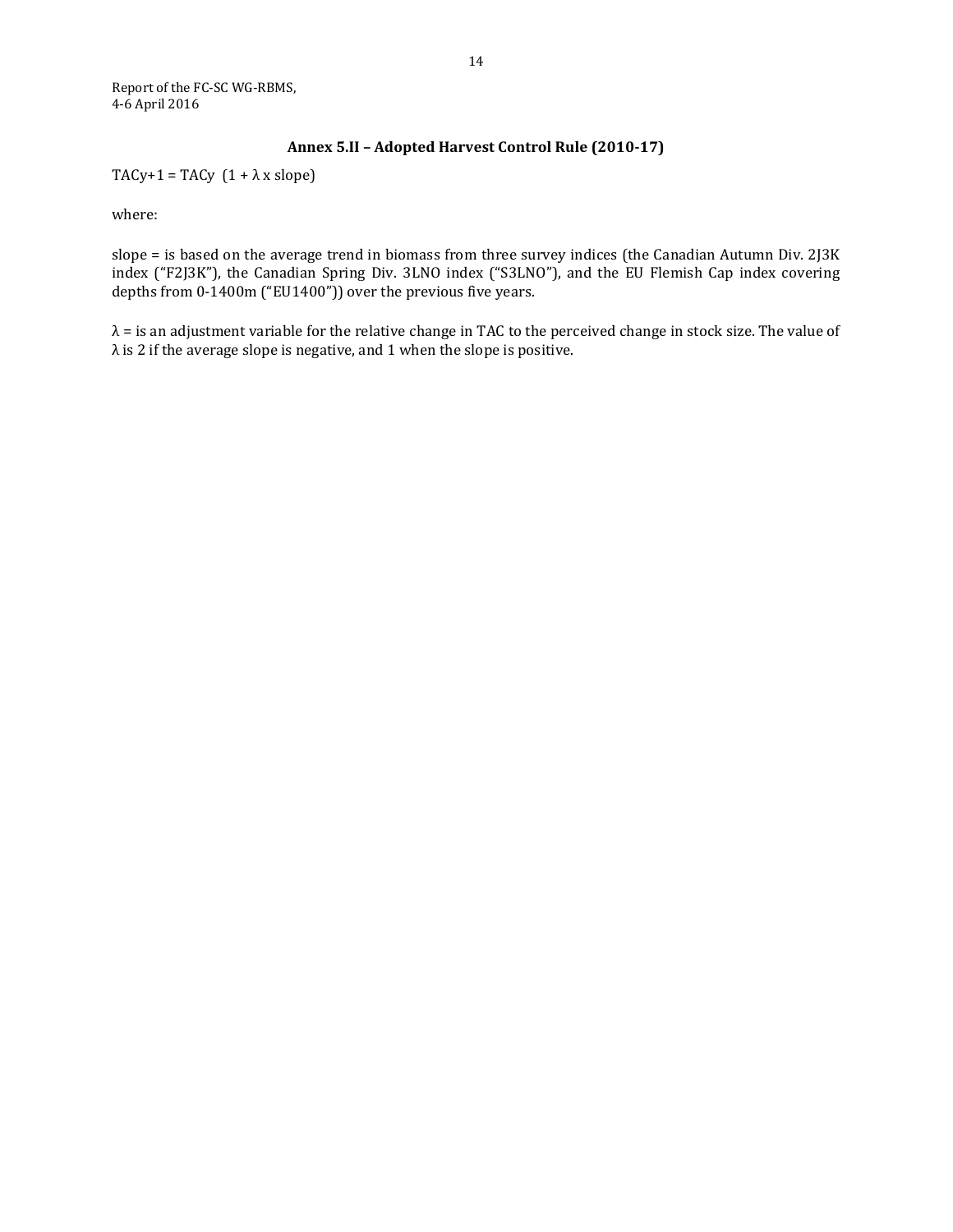# <span id="page-15-0"></span>**Annex 6. 3LN Redfish Conservation Plan and Harvest Control Rule – Supplementary Guidance**

(FC-SC RBMS-WP 16/02 Rev.2)

*Noting that a Harvest Control Rule for 3LN Redfish was adopted by NAFO in 2014 that reflected the advice of the Scientific Council for this stock;*

*Recognizing at the time the Harvest Control Rule was developed the biomass was estimated to be greater than Bmsy, and evaluated against a range of conservation focused performance statistics;* 

*Noting that a full review and evaluation of the HCR will occur on or before 2020 and that in the interim, NAFO will continue to monitor trends in the survey indices for this stock, as well as, conduct periodic assessments (beginning in 2016);*

*Recognizing that the long-term objective of this Conservation Plan is to maintain the biomass in the 'safe zone', as defined by the NAFO Precautionary Approach framework, and at or near Bmsy;*

*Recalling that at the 2015 Annual Meeting the Working Group on Risk-based Management Strategies was tasked with the development of supplementary guidance for Fisheries Commission to respond to any unforeseen performance in the stock (FC WP 15/16);*

*Consistent with the structure and key principles of the Framework on the General Framework on Risk-based Management Strategies, as adopted by NAFO in 2014;*

*Consistent with the parameters agreed upon by Fisheries Commission for development of the harvest strategy;*

It is proposed that following supplementary guidance be adopted as an addendum to the existing Risk-Based Management Strategy for 3LN Redfish (Annex I):

The context, objectives and performance statistics for this Risk-Based Management Strategy remain as stated Annex 3 to the 2014 Annual Meeting Report of the Fisheries Commission (FC-SC RBMS WP 14/4 Rev 3).

### **1. Objectives:**

The long-term objective of the Redfish 3LN Conservation Plan is to maintain the biomass in the 'safe zone', as defined by the NAFO Precautionary Approach framework.

### **2. Reference Points (as identified by NAFO Scientific Council - NAFO SCS Doc. 14/17 Revised):**

- a) Limit reference point for biomass (Blim): 30% of Bmsy
- b) Limit reference point for fishing mortality (Flim): Fmsy

#### **3. Performance Statistics (levels of risks that apply to section 4):**

- a) Very low (< 10%) probability of biomass declining below Blim.
- b) Low (< 30%) probability of fishing mortality >Fmsy
- c) Less than 50% probability of declining below 80% Bmsy on or before 2021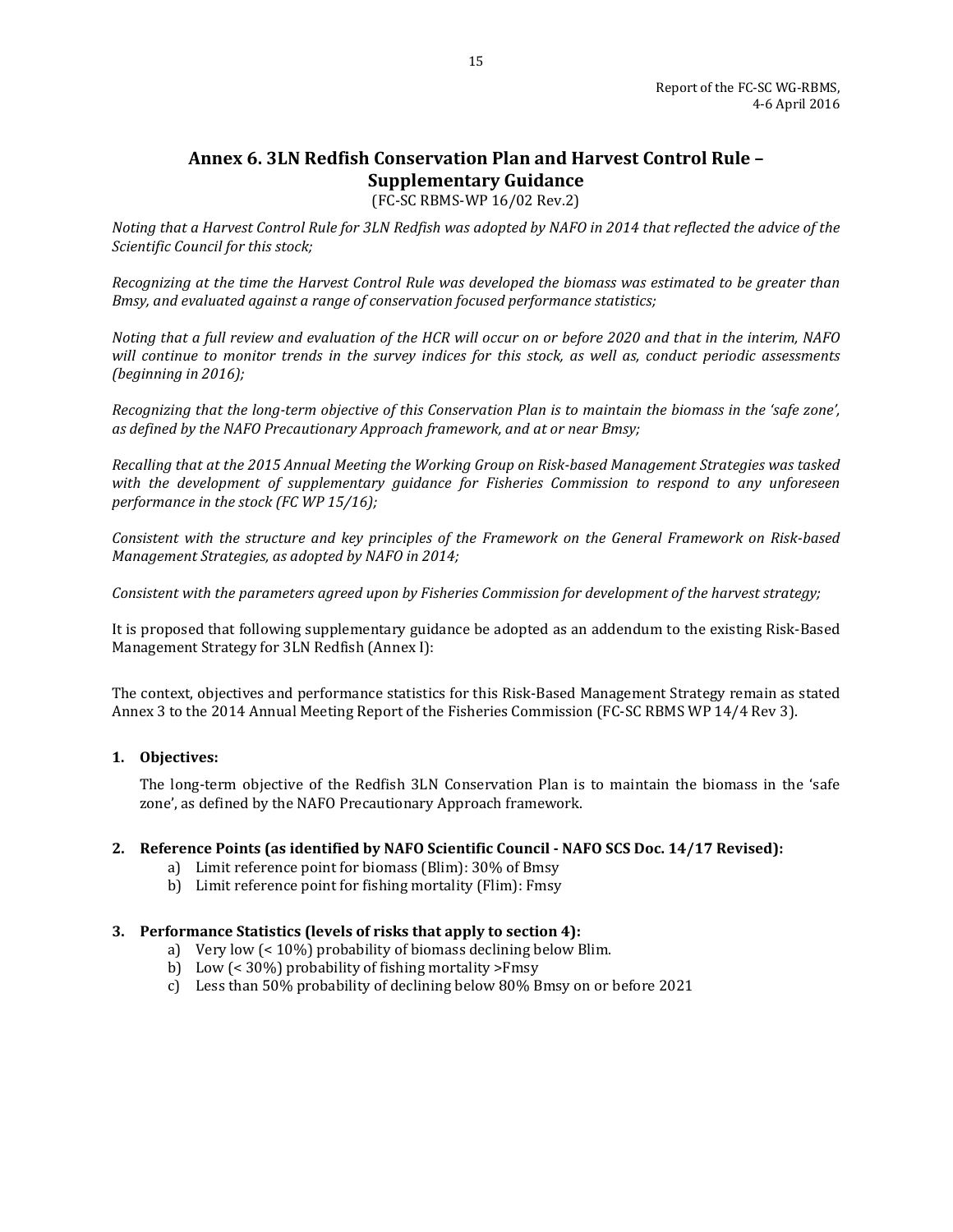## **4. Supplementary Guidance to the 3LN Redfish Harvest Control Rule (Annex 1):**

- a) When biomass is below Blim:<br>i. No directed fishing
	- i. No directed fishing<br>ii. By-catch should be
	- By-catch should be restricted to unavoidable by-catch in fisheries directing for other species
- b) When biomass is between Blim and 80% of Bmsy<br>i. TAC's should be set at a level(s) to allow f
	- TAC's should be set at a level(s) to allow for growth to above 80% of Bmsy or to avoid or mitigate further decline in biomass consistent with explicit rebuilding objectives<sup>[1](#page-16-0)</sup>
- c) When biomass is above 80% of Bmsy
	- TAC's should be set at a level(s) to maintain biomass above 80% of Bmsy or to avoid or mitigate decline below 80% of Bmsy
- d) If fishing mortality is above Fmsy<br>i. Fishing mortality should
	- Fishing mortality should be reduced to a level below Fmsy.

j

<span id="page-16-0"></span><sup>&</sup>lt;sup>1</sup> Tolerance for short-term preventable decline is reduced as biomass approaches Blim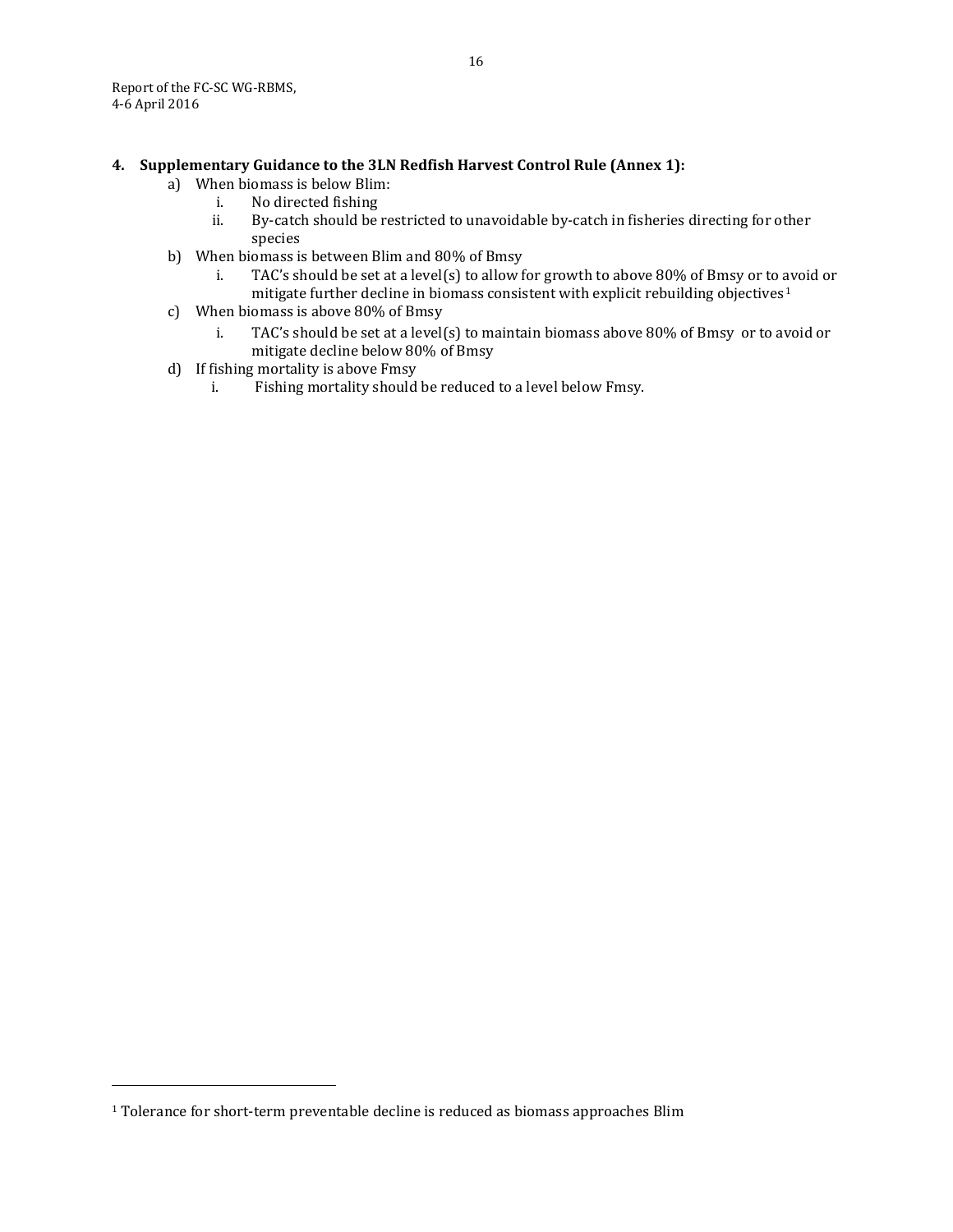### **Annex 6.I NAFO – Risk-Based Management Strategy for 3LN Redfish[2](#page-17-0)**

#### **Management Strategy/Harvest Control Rule:**

A stepwise biannual catch increase reaching 18 100t by 2019-2020. (18 100t is the equilibrium yield in the 2014 assessment under the assumption of an MSY of 21 000t).

| 2015 TAC: | 10.400t |
|-----------|---------|
| 2016:     | 10,400t |
| 2017:     | 14,200t |
| 2018:     | 14,200t |
| 2019:     | 18.100t |
| 2020:     | 18,100t |
|           |         |

### **Review/Monitoring:**

j

- 1. Scientific Council will monitor the performance of the HCR by examining the trends in the survey indices and by conducting a full assessment every 2-3 years and for the first time in 2016.
- 2. Conduct a full review/ evaluation of the management strategy at the end of the 7 year implementation period.

<span id="page-17-0"></span><sup>2</sup> Adopted by NAFO in September 2014 for implementation effective January 1, 2015